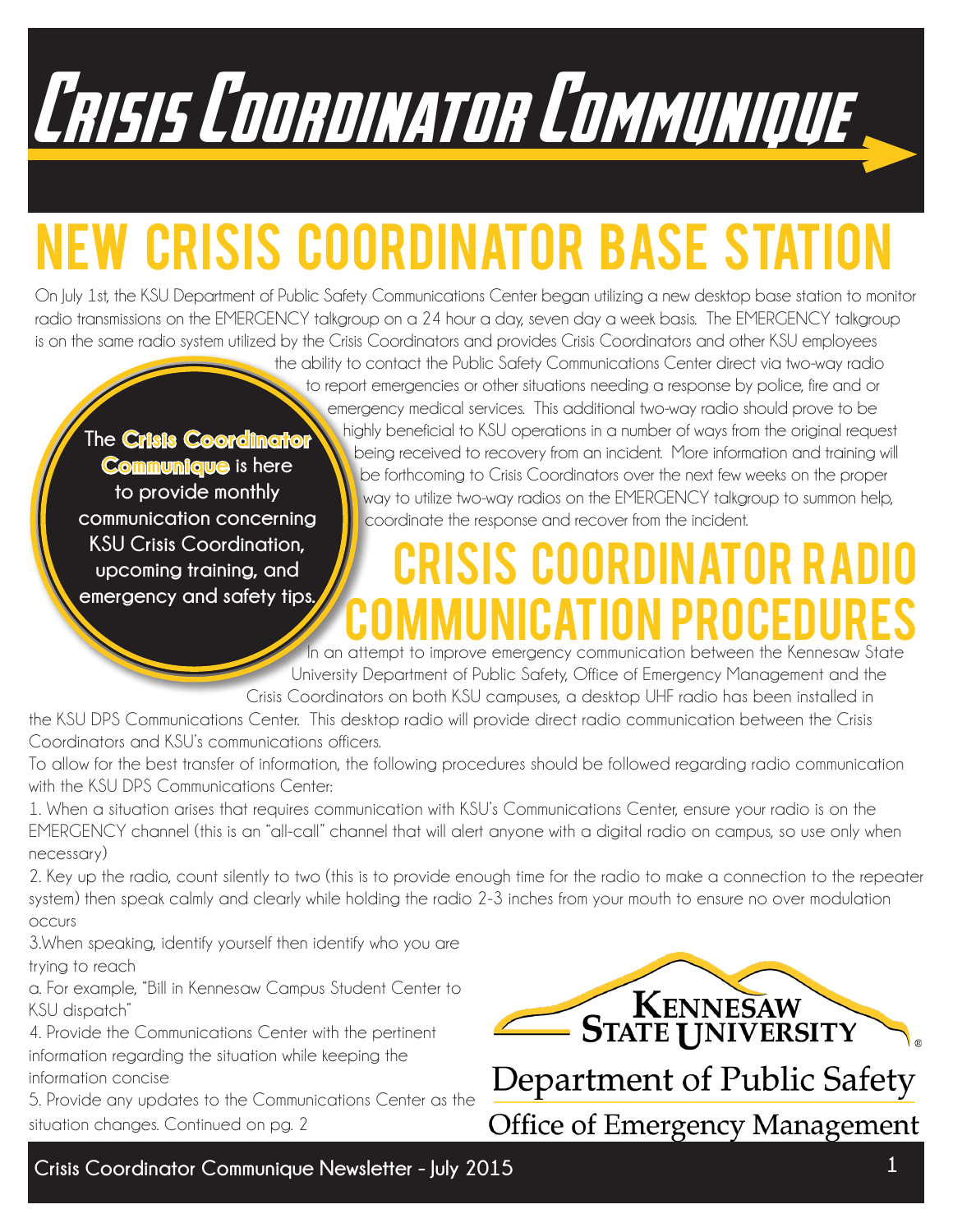#### **Follow us on:**



**@KSU\_Safety** J



Situations that would need to be reported to the Communications Center include, but are not limited to:

- Medical emergencies
- Fire alarms or actual fires
- Hazardous material spills
- Acts of violence
- Explosions
- Information regarding an ongoing emergency

• Crime in Progress (such as theft of vehicle, fight, etc) Remember, the Communication Center will be very busy answering phones, entering data in the computer systems and directing first responders to the emergency incident. Please stay on the radio and be patient. Please contact the Emergency Management Coordinator

for your campus if you have any radio issues.

## Upcoming Training - Kennesaw Important Dates

#### **Crisis Coordinator Training**

7/8, 10:00a.m. - 3:00p.m. (will break for lunch), Clendenin 1009 **Crisis Coordinator Training** 

8/4, 9:00a.m. - 1:00p.m., Social Science 2023

**Crisis Coordinator Training** 9/15, 12:30p.m. - 4:30p.m., Clendenin 1009 October, November and December dates are TBA

## **Crisis Coordinator Quarterly Meetings**

8/11, 1:00p.m. - 3:00p.m., Stillwell Theater 11/19, 1:00p.m. - 3:00p.m., Prillaman 1105

#### **Siren Test**

Every first Wednesday of the month at noon.

#### **Radio Check**

Every first Wednesday of the month at 10:00a.m**.**

#### **CPR Training**

7/22, 9a.m. - 1p.m., Clendenin 1009 **CPR Training** 8/25, 1p.m. - 5p.m., Clendenin 1009 Register for classes on OwlTrain!

#### Anyone with an analog radio will be getting a new digital radio within the next month as part of our radio system upgrades.

## Upcoming Training - Marietta

**Crisis Coordinator Training** 7/14, 1:00p.m. - 5:00p.m. Ballroom B - Joe Mack Wilson Student Center Register by emailing James Westbrook-jwestbr9@kennesaw.edu **CPR/AED Training** 7/21, 1:00p.m. - 5:00p.m. Ballroom B - Joe Mack Wilson Student Center Register for class on OwlTrain

### **Coming Soon!**

**Crowd Control and Traffic Management Class Is this class for you? August 11, from 8am-Noon Stillwell Theater - Kennesaw Campus**